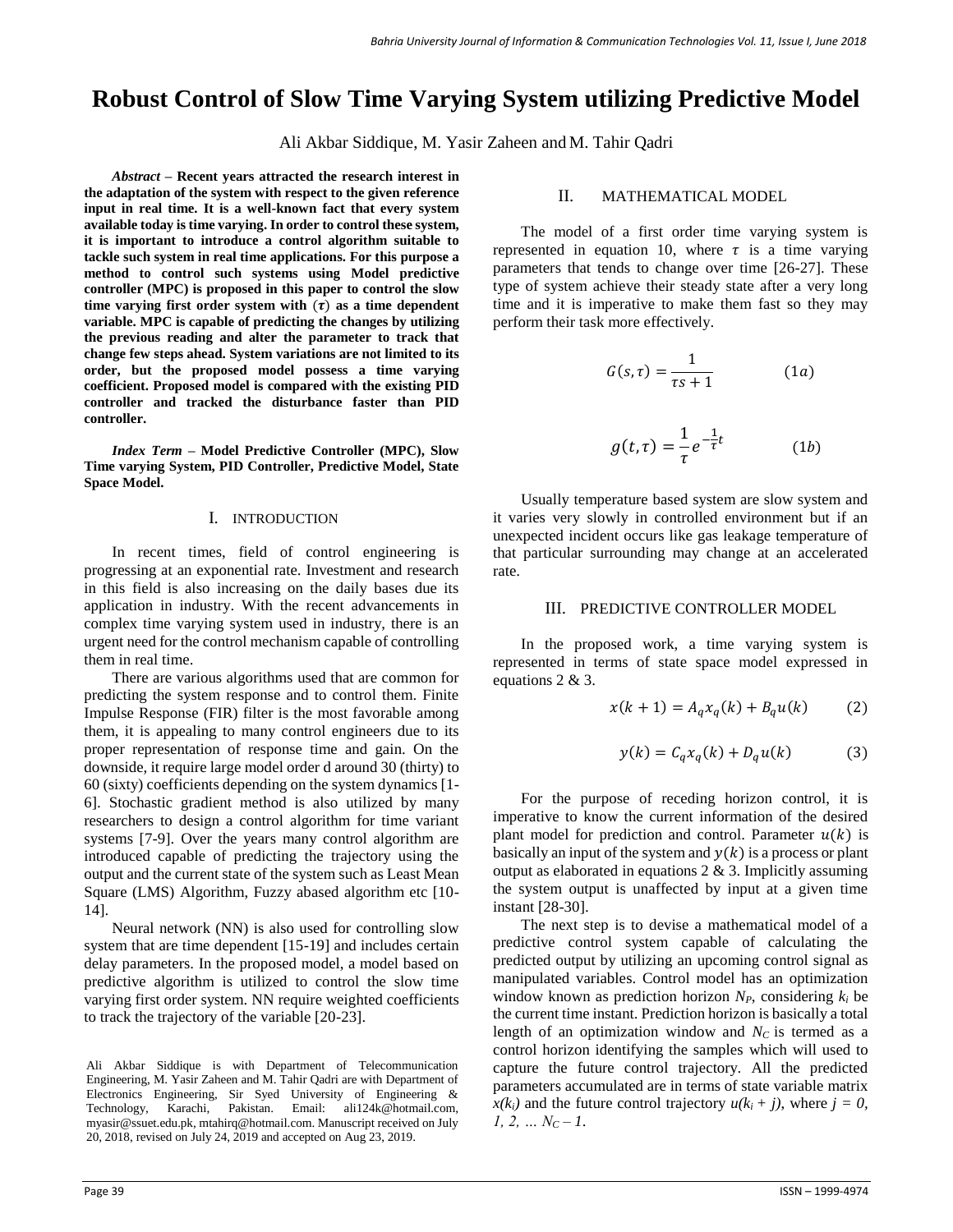$$
U = [u(k_i) \ u(k_i + 1) \ ... \ u(k_i + N_c - 1)]^T
$$
 (4)

$$
Y = [y(k_i + 1) y(k_i + 2) ... y(k_i + N_p)]^T
$$
 (5)

Where *U* is a control trajectory depended on control horizon expressed in equation 7 and *Y* are the output coefficients with the dimension equal to prediction horizon and equation 6 displays the expression of the process output.

$$
Y = Fx(k_i) + \emptyset U \tag{6}
$$

$$
U = (\emptyset^T \emptyset + \overline{R})^{-1} (\emptyset^T R_S - \emptyset^T F x(k_i))
$$
\n(7)

Where,

$$
F = \begin{bmatrix} CA \\ CA^2 \\ \vdots \\ CA^{N_P} \end{bmatrix}
$$
 (8)

$$
\emptyset = \begin{bmatrix} CB & 0 & \cdots & 0 \\ CAB & CB & \cdots & 0 \\ \vdots & \vdots & & \vdots \\ CA^{N_p-1}B & CA^{N_p-2}B & CA^{N_p-3}B & CA^{N_p-N_c}B \end{bmatrix}
$$
(9)

*R<sup>S</sup>* is basically a vector containing the information about the set-points or reference point with the same length as predictive horizon.  $\overline{R}$  is a tuning parameter in a form of a diagonal matrix and has the same length as prediction horizon containing the constant value of 1.

#### IV. OPTIMIZATION TECHNIQUE

For the given reference parameters at a time instant *ki*, objective of the model predictive controller is to converge the predicted output as close as possible to the desired input or set parameter. At this point the control vector begins to find the best possible control signal *U* to get the minimum error between both set-point & the predicted output [31-32].

$$
J = (R_S - Y)^T (R_S - Y) + U^T \overline{R} U \tag{10}
$$

In equation 10, *J* represents the cost function that needs to be minimize for better output response close to the setpoint.  $(R_S - Y)^T (R_S - Y)$  in equation 9 is used to minimize the error by subtracting the predicted output and set-point signal and the other term  $U^T \overline{R} U$  controls the error signal by trying to find the values that makes the cost function zero or close to zero.

### V. RESULTS

After the implementation of the controller with time varying model, immediately it acquires an output response with some error and as the time passes, controller utilize the reference signal and recently

acquired output to reduce the error until it becomes negligible or until the system changes completely.

For the Predictive controller, value of  $(N_P)$  is assumed to be 8, it is basically an optimization window for the Predictive horizon and 4 was selected for the control horizon (*NC*). Control Signal was discussed in section 2 equation 6 having  $\overline{\phi}^T \phi$ ,  $\phi^T F$  and  $\phi^T \overline{R}$ matrices, for precise calculation of the control signal these matrices plays a vital role in reducing the cost function  $(J)$ . Equations-11, 12 and 13 are the actual values accumulated using the first order model, they are utilized to calculate the control signal *(U).* We can observe that the values of control signal is close to zero, it's because the output *(Y)* has already converged with the set-point or reference point  $(\overline{R}_S)$ , fig-1 unveil the convergence of the control and output signal*.*

$$
\varnothing^T \varnothing = \begin{bmatrix} 165.54 & 134.52 & 104.67 & 76.86 \\ 134.52 & 110.5 & 86.91 & 64.46 \\ 104.67 & 86.01 & 69.31 & 54.12 \\ 76.86 & 64.46 & 52.12 & 39.94 \end{bmatrix} \tag{11}
$$

$$
\varnothing^{\mathrm{T}}\mathrm{F} = \begin{bmatrix} 963.38 & 183.58 & 31.683 \\ 782.89 & 148.51 & 24.265 \\ 609.13 & 114.99 & 17.846 \\ 447.29 & 84.071 & 12.427 \end{bmatrix}
$$
 (12)

$$
\varphi^{\mathrm{T}}\overline{\mathrm{R}}_{\mathrm{S}} = \begin{bmatrix} 31.683\\ 24.265\\ 17.846\\ 12.427 \end{bmatrix}
$$
 (13)

$$
U = \begin{bmatrix} -0.903e^{-09} \\ 0.0027e^{-09} \\ 0.1500e^{-09} \\ 0.0322e^{-09} \end{bmatrix}
$$
 (14)

Values of the control signal in equation 14 are extremely low due to the fact that the system output has already attain the approximate reference point with minimum error and will not require further extensive computation. Fig-1 shows the step responses of proposed time varying model for all the values of  $\tau$ , fig-2 is the representation of control & output signal for whole time period and the changes occurs in its time frame.

Basically fig-2 displays the control and output signals at each value of  $\tau$  with respect to their control and output signal. Different values of  $\tau$  represent the changes occurring after an instant of time which may cause a certain change in system behavior. The value of control signal is in initially high because it is adjusting itself as it reduces the error to zero.

By observing the samples of fig-2, controller require little effort to predict and track the reference trajectory that is because the value of  $\tau$  is 1 which makes the system pole further away from the origin making it easy to track. On the other hand, if the value of  $\tau$  changes to 100, the system pole at this point is close to the origin, although the system is stable but the predictive controller will require much more effort to track the reference point and to make the response faster. For further analysis of the proposed control algorithm, a small disturbance in the system was introduced. The reason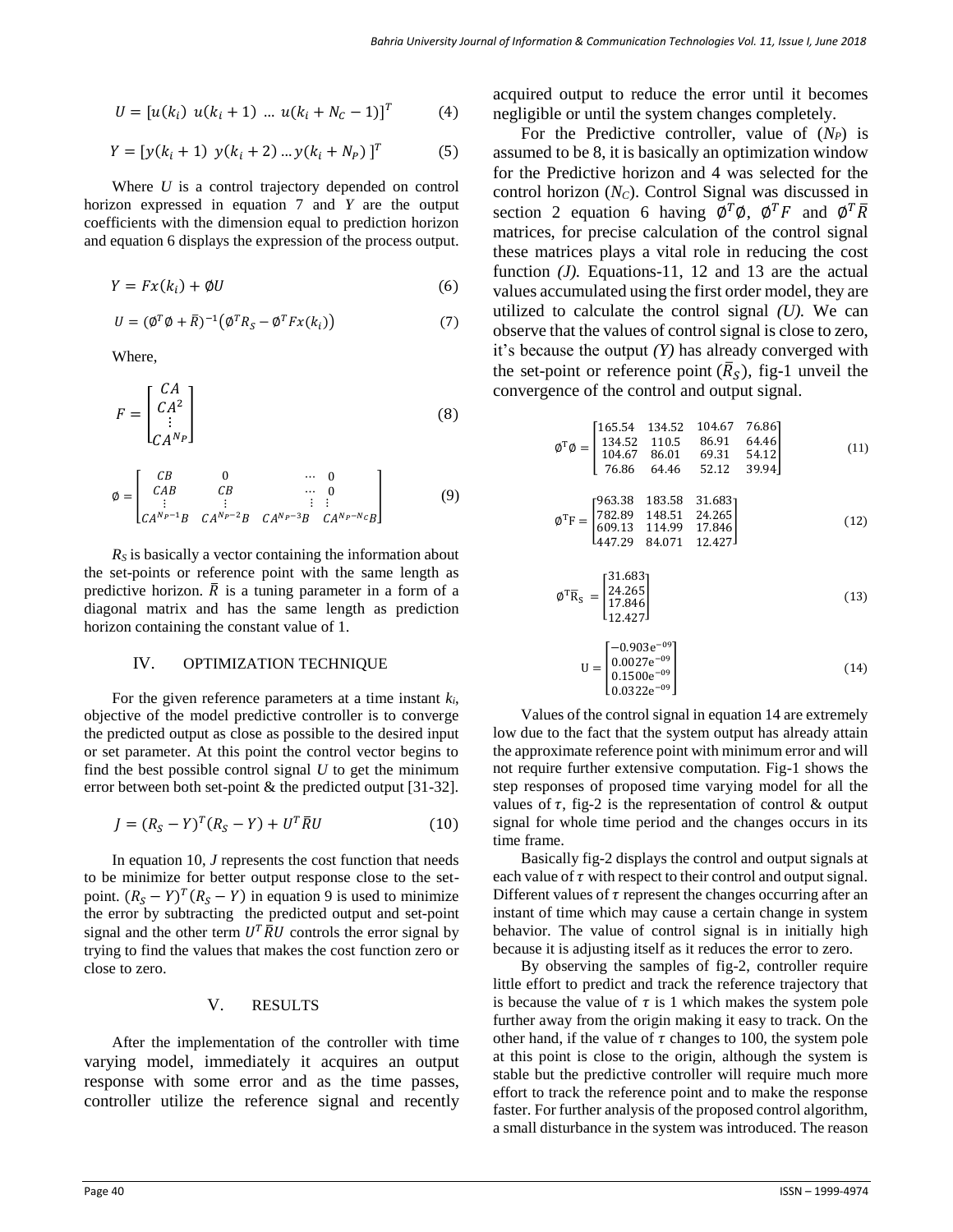for applying this disturbance is to observe how fast the controller track and control it. It can be observed in fig-3, the disturbance in the system output occurs at a time instant of about 27 and the controller adapts according to its effect very quickly. In fig-4, a Proportional Integrator and Differentiator is introduced as a baseline controller to control the response of the slow time varying system, it was used to compare the response time of both controllers. PID takes more time to track the initial response, it approximately takes 25 second when  $\tau$  is set to 10 as shown in fig-4 and on the other hand it has to make a lot of effort to make it stable and free of any steady state error, while MPC takes less effort to perform the same task as given in fig-2 as a blue line for  $\tau=10$ .

## VI. CONCLUSION

Proposed control algorithm of (MPC) is implemented using MATLAB utilizing a time varying model. Time varying system is assumed to change with the change of  $\tau$  having the values of 1, 10 and 100 but the controller implemented tracked the reference point by utilizing the output signal and reducing error to the point it will become negligible until the next change in  $\tau$  occurs. The designed control algorithm performed according to the expectation and will be useful for application in which the base system model tends to change frequently.

#### **REFERENCES**

- [1] Hsieh, Hsin-Ju, et al. "Linear prediction filtering on cepstral time series for noise-robust speech recognition." Consumer Electronics-Taiwan (ICCE-TW), 2016 IEEE International Conference on. IEEE, 2016.
- [2] Davidson, Jonathan N., David A. Stone, and Martin P. Foster. "Real-Time Prediction of Power Electronic Device Temperatures Using PRBS-Generated Frequency-Domain Thermal Cross Coupling Characteristics." IEEE Transactions on Power Electronics 30.6 (2015): 2950-2961.
- [3] Szadkowski, Zbigniew, and D. Glas. "Adaptive linear predictor FIR filter based on the Cyclone V FPGA with HPS to reduce narrow band RFI in AERA radio detection of cosmic rays." 2015 4th International Conference on Advancements in Nuclear Instrumentation Measurement Methods and their Applications (ANIMMA). IEEE, 2015.
- [4] Pak, Jung Min, et al. "Self-recovering extended Kalman filtering algorithm based on model-based diagnosis and resetting using an assisting FIR filter." Neurocomputing 173 (2016): 645-658.
- [5] Pak, Jung Min, et al. "Switching extensible FIR filter bank for adaptive horizon state estimation with application." IEEE Transactions on Control Systems Technology 24.3 (2016): 1052-1058.
- [6] Zhao, Shunyi, et al. "Minimum variance unbiased FIR filter for discrete time-variant systems." Automatica 53 (2015): 355- 361.
- [7] Ma, Yudong, Jadranko Matuško, and Francesco Borrelli. "Stochastic model predictive control for building HVAC systems: Complexity and conservatism." IEEE Transactions on Control Systems Technology 23.1 (2015): 101-116.
- [8] Qu, Ting, et al. "Switching-based stochastic model predictive control approach for modeling driver steering skill." IEEE

Transactions on Intelligent Transportation Systems 16.1 (2015): 365-375.

- [9] Ding, Feng, Ling Xu, and Quanmin Zhu. "Performance analysis of the generalised projection identification for timevarying systems." IET Control Theory & Applications 10.18 (2016): 2506-2514.
- [10] Yunlu, Li, et al. "A novel predictive control for active power filter using a variable-step LMS algorithm." The 27th Chinese Control and Decision Conference (2015 CCDC). IEEE, 2015.
- [11] Bautista-Quintero, R., et al. "Close-Loop Control Identification of an Inverted Pendulum Based on Parameter Linear Regressor and Generalised Predictive Control+ Integral Compensator." University of New Brunswick Fredericton, The 14th IFToMM World Congress, Taipei, Taiwan, NB Canada, October 25. Vol. 30. 2015.
- [12] Ding, Derui, et al. "Finite-Horizon Control for Discrete Time-Varying Systems with Randomly Occurring Nonlinearities and Fading Measurements." IEEE Transactions on Automatic Control 60.9 (2015): 2488-2493.
- [13] Dong, Hongli, et al. "Event-based filter design for a class of nonlinear time-varying systems with fading channels and multiplicative noises." IEEE Transactions on Signal Processing 63.13 (2015): 3387-3395.
- [14] Bououden, S., Mohammed Chadli, and Hamid Reza Karimi. "An ant colony optimization-based fuzzy predictive control approach for nonlinear processes." Information Sciences 299 (2015): 143-158.
- [15] Afram, Abdul, et al. "Artificial neural network (ANN) based model predictive control (MPC) and optimization of HVAC systems: A state of the art review and case study of a residential HVAC system." Energy and Buildings 141 (2017): 96-113.
- [16] Vazquez, Sergio, et al. "Model predictive control for power converters and drives: Advances and trends." IEEE Transactions on Industrial Electronics 64.2 (2016): 935-947.
- [17] Rossiter, J. Anthony. Model-based predictive control: a practical approach. CRC press, 2017.
- [18] Delgoda, Dilini, et al. "Irrigation control based on model predictive control (MPC): Formulation of theory and validation using weather forecast data and AQUACROP model." Environmental Modelling & Software 78 (2016): 40- 53.
- [19] Mesbah, Ali. "Stochastic model predictive control: An overview and perspectives for future research." IEEE Control Systems Magazine 36.6 (2016): 30-44.
- [20] Kouro, Samir, et al. "Model predictive control: MPC's role in the evolution of power electronics." IEEE Industrial Electronics Magazine 9.4 (2015): 8-21.
- [21] Kouvaritakis, Basil, and Mark Cannon. "Model predictive control." Switzerland: Springer International Publishing (2016).
- [22] Serale, Gianluca, et al. "Model predictive control (MPC) for enhancing building and HVAC system energy efficiency: Problem formulation, applications and opportunities." Energies 11.3 (2018): 631.
- [23] Baidya, Roky, et al. "Multistep model predictive control for cascaded h-bridge inverters: Formulation and analysis." IEEE Transactions on Power Electronics 33.1 (2017): 876-886.
- [24] Zheng, Yang, et al. "Distributed model predictive control for heterogeneous vehicle platoons under unidirectional topologies." IEEE Transactions on Control Systems Technology 25.3 (2016): 899-910.
- [25] Weiss, Avishai, et al. "Model predictive control for spacecraft rendezvous and docking: Strategies for handling constraints and case studies." IEEE Transactions on Control Systems Technology 23.4 (2015): 1638-1647.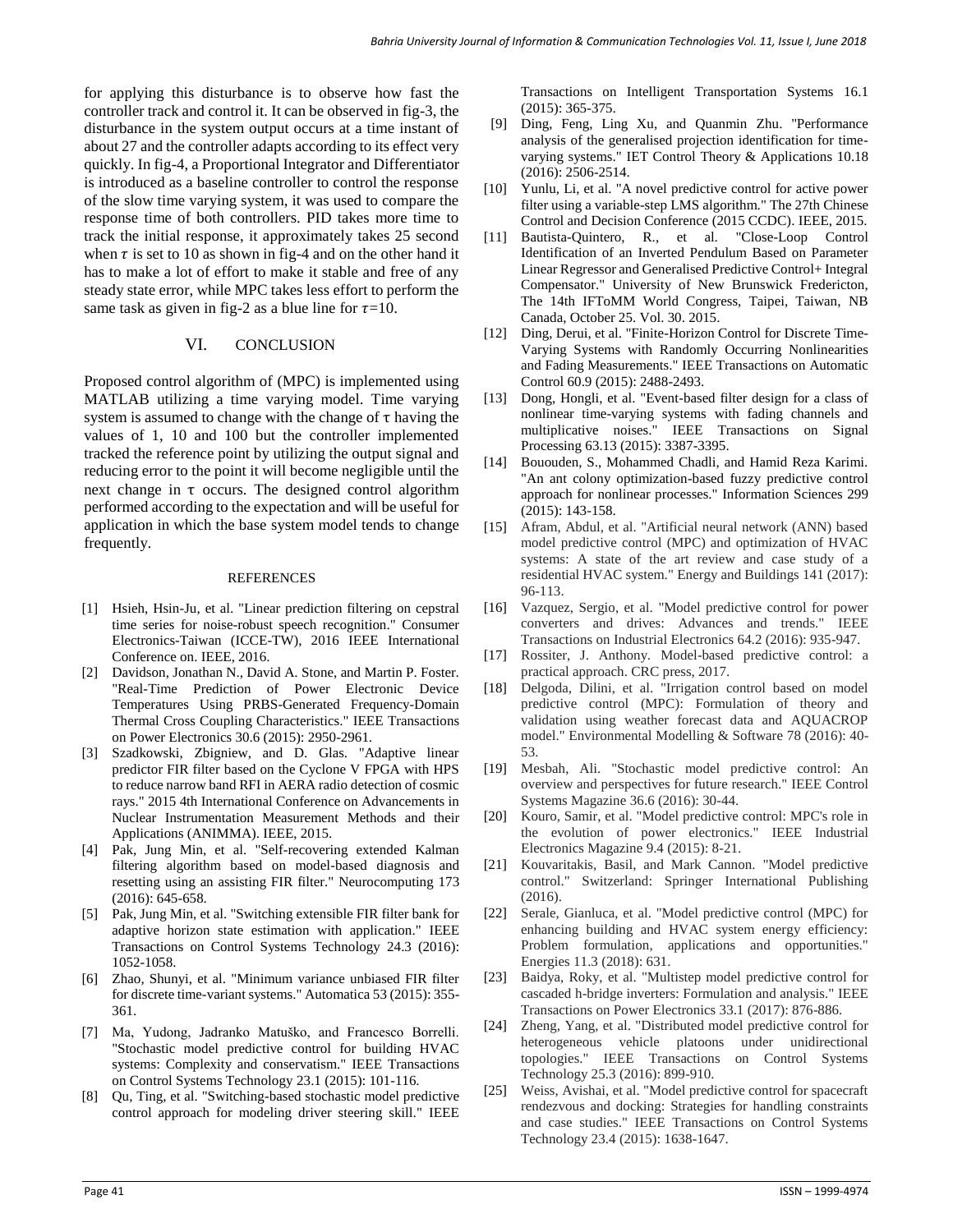- [26] Stellato, Bartolomeo, Tobias Geyer, and Paul J. Goulart. "High-speed finite control set model predictive control for power electronics." IEEE Transactions on power electronics 32.5 (2016): 4007-4020.
- [27] Morstyn, Thomas, et al. "Model predictive control for distributed microgrid battery energy storage systems." IEEE Transactions on Control Systems Technology 26.3 (2017): 1107-1114.
- [28] Naveau, Maximilien, et al. "A reactive walking pattern generator based on nonlinear model predictive control." IEEE Robotics and Automation Letters 2.1 (2016): 10-17.
- [29] Li, Xiaodi, and Jinde Cao. "An impulsive delay inequality involving unbounded time-varying delay and applications." IEEE Transactions on Automatic Control 62.7 (2017): 3618- 3625.
- [30] Li, Yang, et al. "Time-varying system identification using an ultra-orthogonal forward regression and multiwavelet basis functions with applications to EEG." IEEE transactions on neural networks and learning systems 29.7 (2018): 2960-2972.
- [31] Goyal, Vishal, Vinay Kumar Deolia, and Tripti Nath Sharma. "Neural network based sliding mode control for uncertain discrete-time nonlinear systems with time-varying delay." International Journal of Computational Intelligence Research 12.2 (2016): 125-138.
- [32] Gao, H., et al. "Delay-dependent output-feedback stabilisation of discrete-time systems with time-varying state delay." IEE

Proceedings-Control Theory and Applications 151.6 (2004): 691-698.

- [33] Zhang, Hong, et al. "A simple first-order shear deformation theory for vibro-acoustic analysis of the laminated rectangular fluid-structure coupling system." Composite Structures 201 (2018): 647-663.
- [34] Grüne, Lars, and Jürgen Pannek. "Nonlinear model predictive control." Nonlinear Model Predictive Control. Springer, Cham, 2017. 45-69.
- [35] Felipe, Carmen M., José L. Roldán, and Antonio L. Leal-Rodríguez. "An explanatory and predictive model for organizational agility." Journal of Business Research 69.10 (2016): 4624-4631.
- [36] Türker, Türker, Umit Buyukkeles, and A. Faruk Bakan. "A robust predictive current controller for PMSM drives." IEEE Transactions on Industrial Electronics 63.6 (2016): 3906- 3914.
- [37] Gulbudak, Ozan, and Enrico Santi. "FPGA-based model predictive controller for direct matrix converter." IEEE Transactions on Industrial Electronics 63.7 (2016): 4560-4570.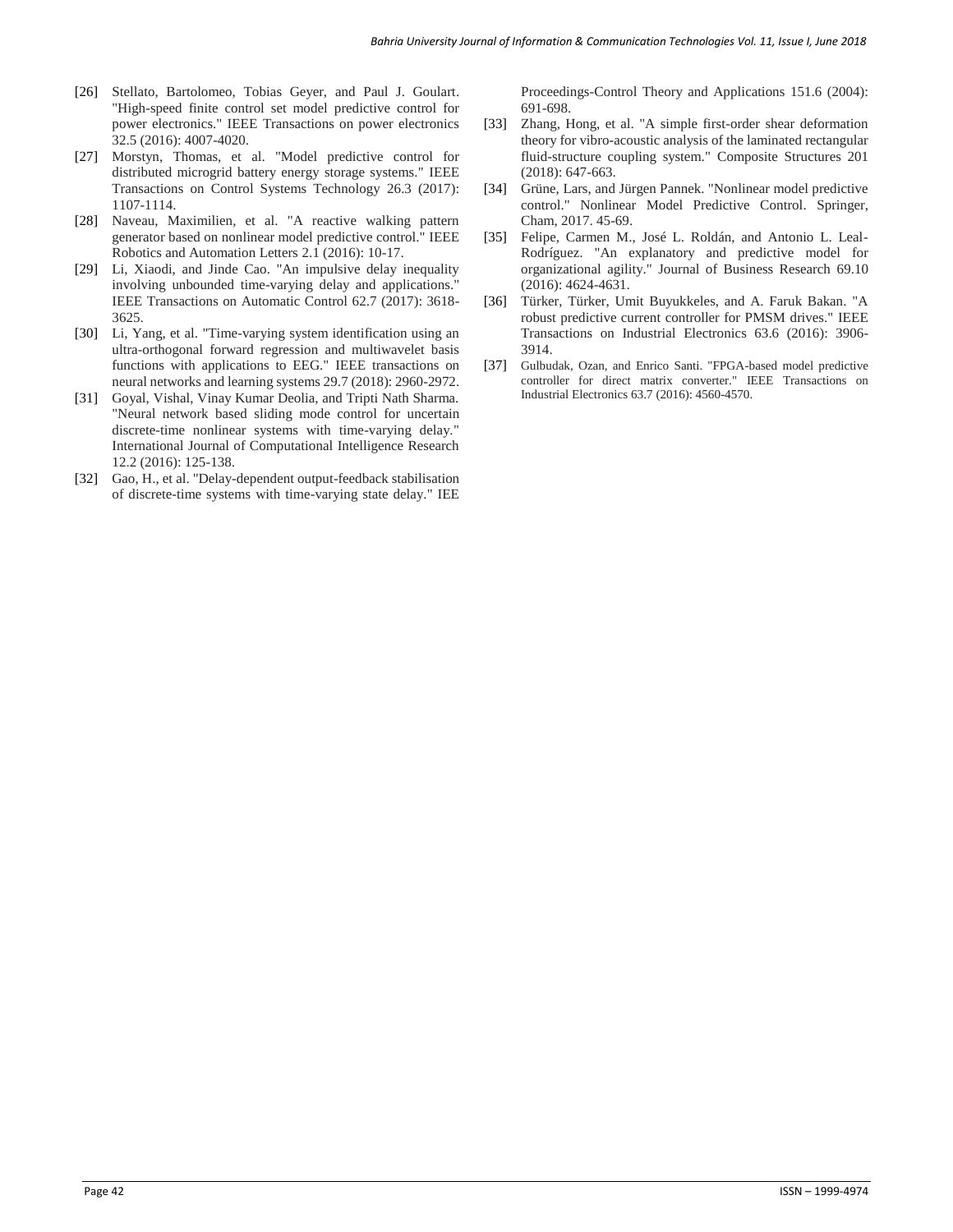

Fig.2 Control & Output Signal at  $\tau = 1, 10, 100$ .